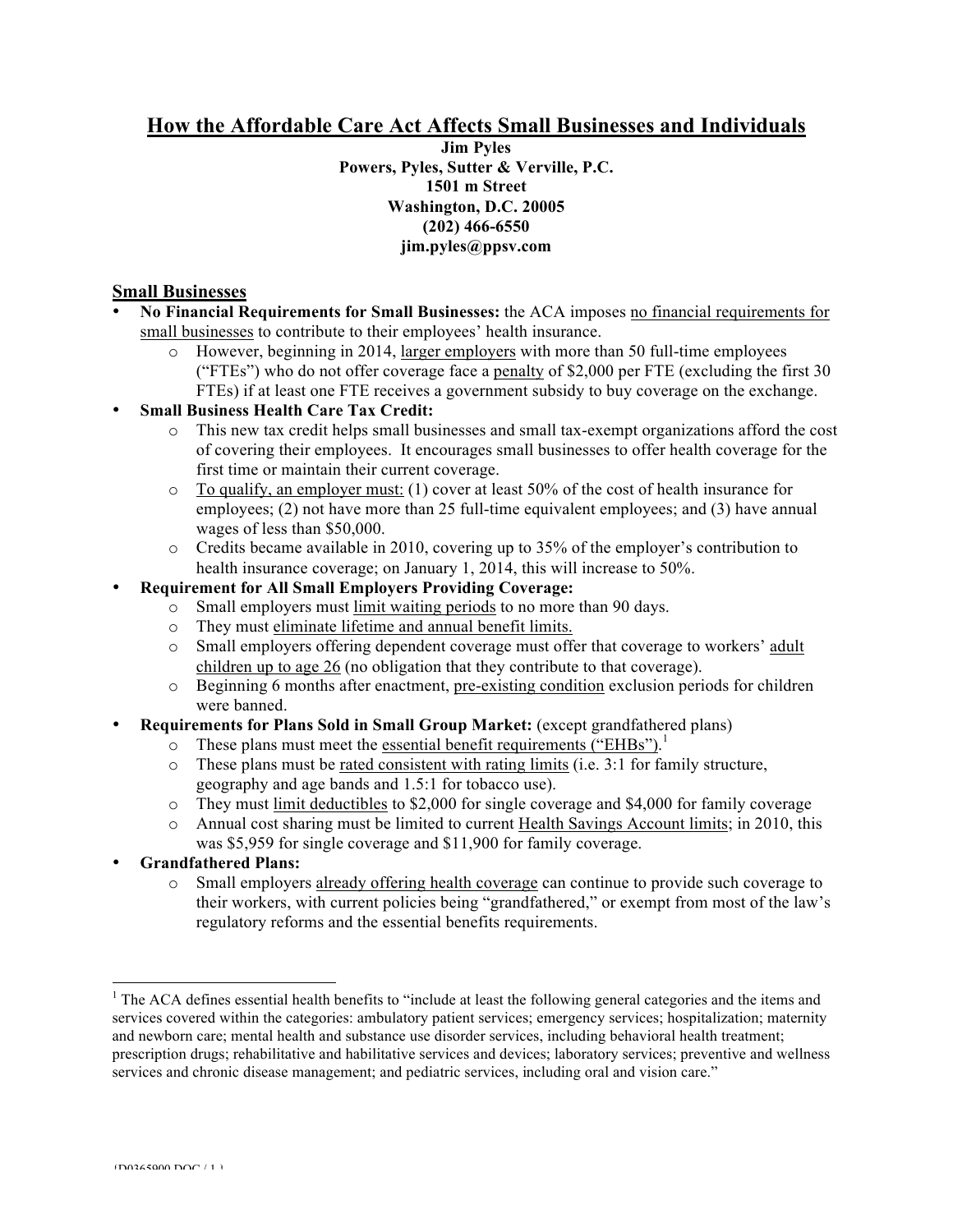- o However, if an employer ends a grandfathered policy, new coverage bought on small group markets is subject to the regulatory reforms and benefit minimums.
- **Small Business Health Options Program ("SHOP") Exchanges:**
	- o Beginning in 2014, businesses with up to 100 employees can use state-based SHOP exchanges to purchase coverage.
	- o SHOP exchanges utilize a premium rate review process and setting standards for how much insurance companies can spend on administrative costs (i.e. the medical loss ratio).

#### **Individuals**

- **Individual Mandate:** in 2014, all individuals must have health insurance (with exceptions).
	- o Those without coverage must pay a yearly financial penalty (greater of \$695 per person, up to a maximum of \$2,085 per family, or 2.5% of household income, phased-in from 2014-2016).
	- o Exceptions: religious exceptions; American Indians; those uninsured for under 3 months; those for whom the lowest cost health plan exceeds 8% of income; individuals with income below the tax filing threshold (\$9,350 for individuals, \$18,700 for married couples in 2009).
- **Health Insurance Exchanges:** individuals without access to affordable employer coverage will be able to purchase qualified health plans ("QHP") through a health insurance exchange.
	- o Exchanges, at minimum, will: certify QHPs; require certain public disclosures (e.g. claims payment policies; periodic financial disclosures; data on enrollment, denied claims, rating practices; information on cost sharing and payments for out-of-network coverage; enrollee rights); require QHPs make available timely information about the cost sharing for specific items or services; assign ratings to each plan based on the relative quality and price of their benefits (e.g. Bronze plans pay for 60% of plan costs, Gold plans pay for 80%).
	- $\circ$  QHPs are certified; provide  $\overline{\text{EHBs}}$ ; are offered by licensed health insurers who are in good standing, offer at least one QHP in the silver and gold levels, and agree to charge the same premium rate for each QHP whether or not the plan is purchased on the exchange or through an agent; are renewable; and adhere to the rating limitations.
	- o Subsidies for premiums will be offered as refundable and advanced tax credits starting 2014 for individuals and families with incomes from 133% to 400% of the federal poverty level.
- **Catastrophic Plan:** low cost plans available to those up to age 30 or to those exempt from mandate.
- **No Pre-Existing Coverage Exclusions:** beginning six months from enactment, health plans may not exclude coverage of pre-existing conditions for children; provision applies to adults in 2014.
- **No Lifetime/Annual Limits:** insurers can no longer set lifetime or annual limits on health plans.
- **Free Prevention Benefits:** all new health plans must offer prevention and wellness benefits; out-ofpocket expenses are eliminated for these services in public and private plans.
- **Medicare Changes:**
	- o Closes the Medicare Part D drug benefit coverage gap; provides \$250 rebate check for any Medicare beneficiary hitting the donut hole in 2010; in 2011 seniors in the donut hole can get a 50% discount on brand-name drugs. By 2020 the donut hole will be filled.
	- o As of 2011, those enrolled in Medicare can receive a free, annual wellness visit and have all out-of-pocket expenses waived for preventative care.
- **Medicaid Expansion:** Medicaid will be expanded to 133% of the federal poverty level (\$14,404 for an individual and \$29,327 for a family of four in 2009) for all individuals under age 65.
- **Pre-Existing Condition Insurance Plan ("PCIP") or High Risk Pools:** those who cannot get insurance due to pre-existing conditions (e.g. cancer, diabetes) may join the PCIP; PCIP ends in 2014, when government-regulated exchanges start operating.
	- o States may run their own PCIPs with federal funding or have their residents use a federal PCIP run by the federal government.

 $2$  Id.